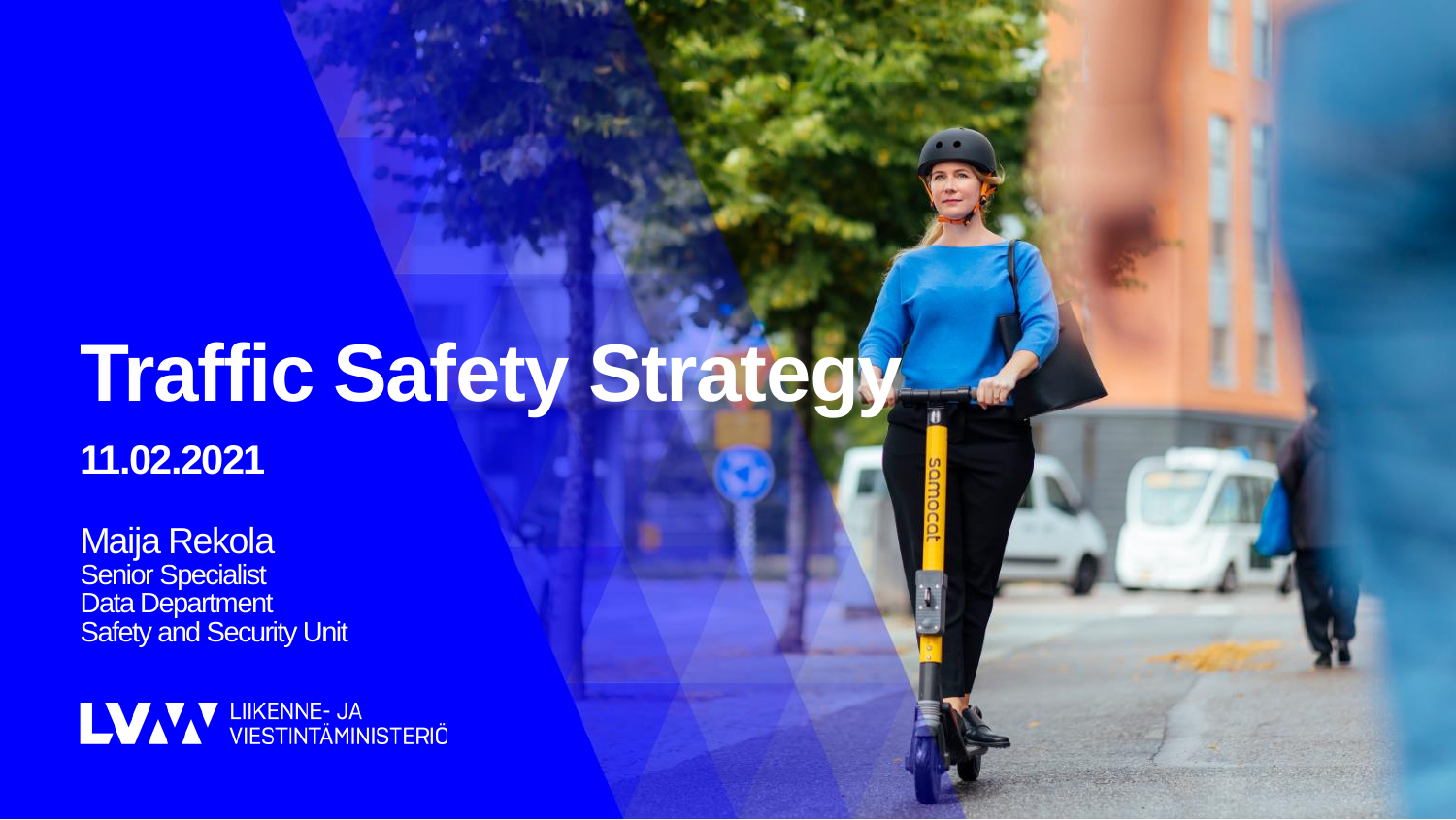# **Background and Aim**

- Programme of Prime Minister Sanna Marin's Government 10 December 2019
	- "Improvement of traffic safety will again be included in the development of the transport system and services"
- All modes of transport are included
	- Road traffic
	- Railway
	- Water traffic
	- Aviation
- The aim is to improve traffic safety holistically and to create conditions for the safe development of transport in the future
- The strategy is set to run until 2026.



steri sama Marinin hallhuksen ohjelma 10.12.2019

OSALLISTAVAJA

ologisesti kestävä yhteiskunta

OSAAVA SUL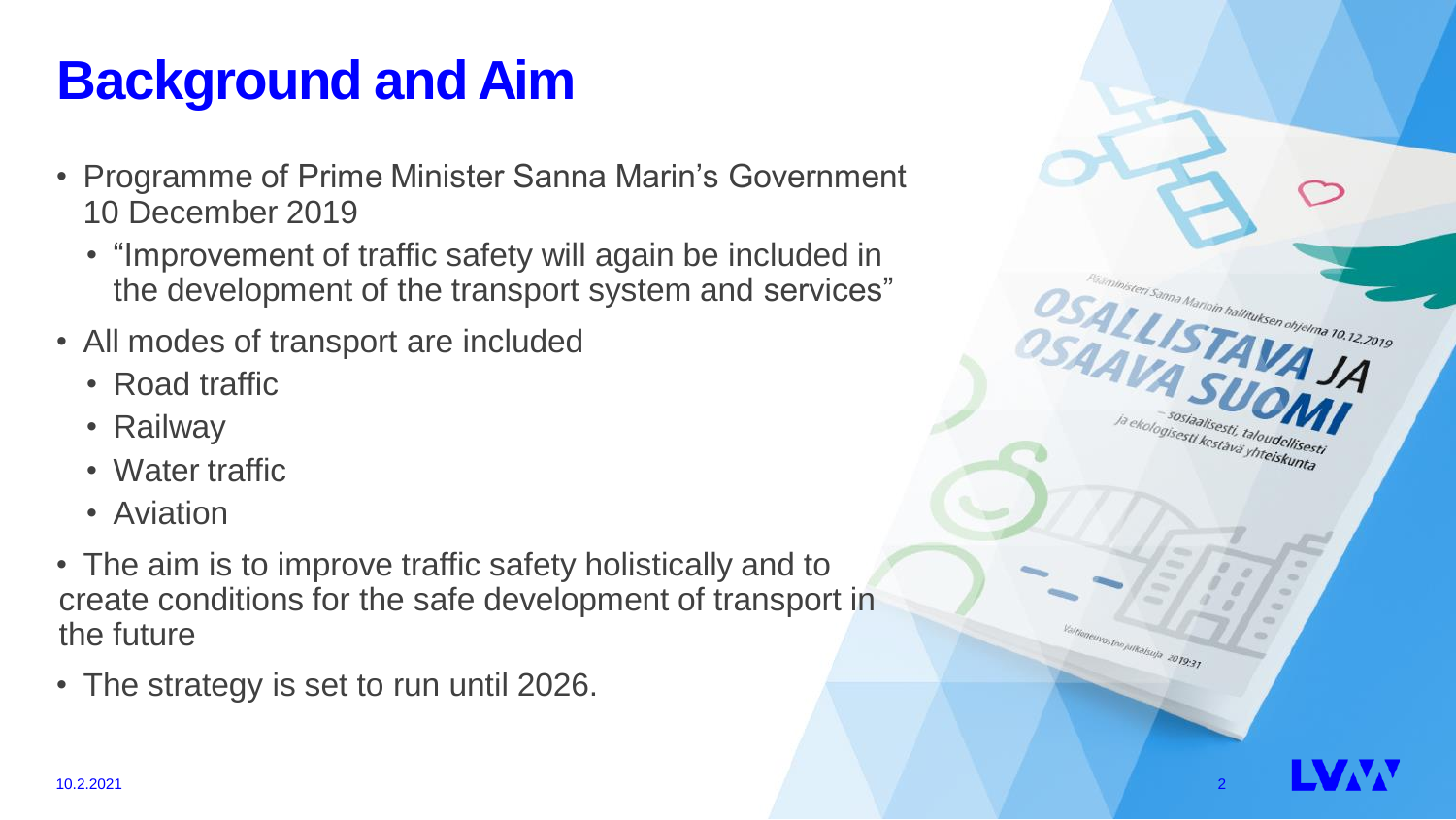# **Preparation of the strategy**

- Steering group and three working groups:
	- 1. Road and rail traffic
	- 2. Water traffic
	- 3. Aviation
- The working groups must prepare a proposal for the Transport Safety Strategy and proposals for measures to implement it
- Traffic safety will be addressed especially in the light of:
	- Attitude, know-how and ability
	- Digitalization, automation and cybersecurity

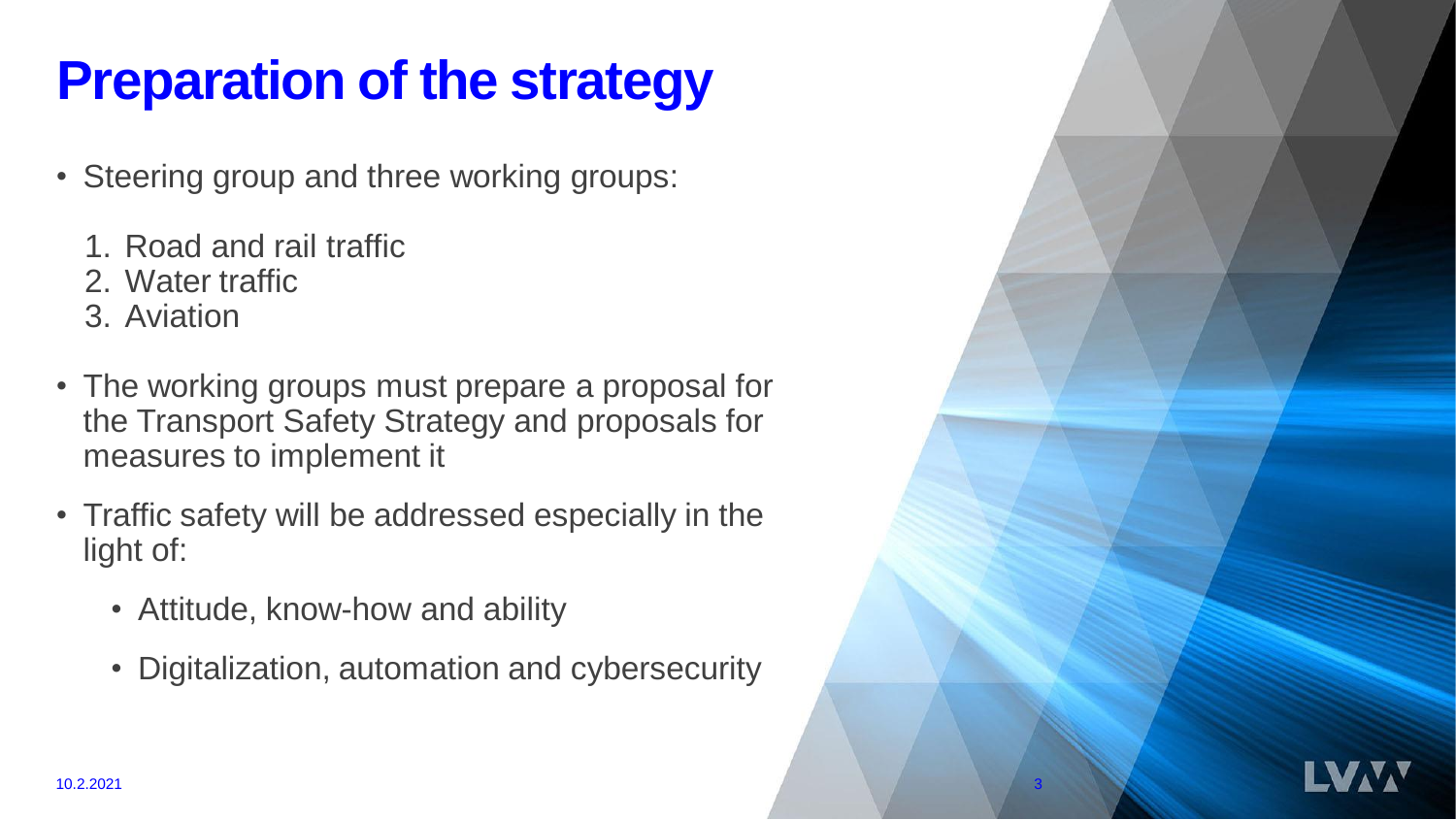## **Road safety**

- Themes discussed in the working group:
	- Different age groups
		- Older adult drivers
		- Young drivers
	- Serious injuries
	- Suicides in road traffic
	- Statistics
	- Micromobility
	- Cycling
	- Alcohol, drugs and traffic safety

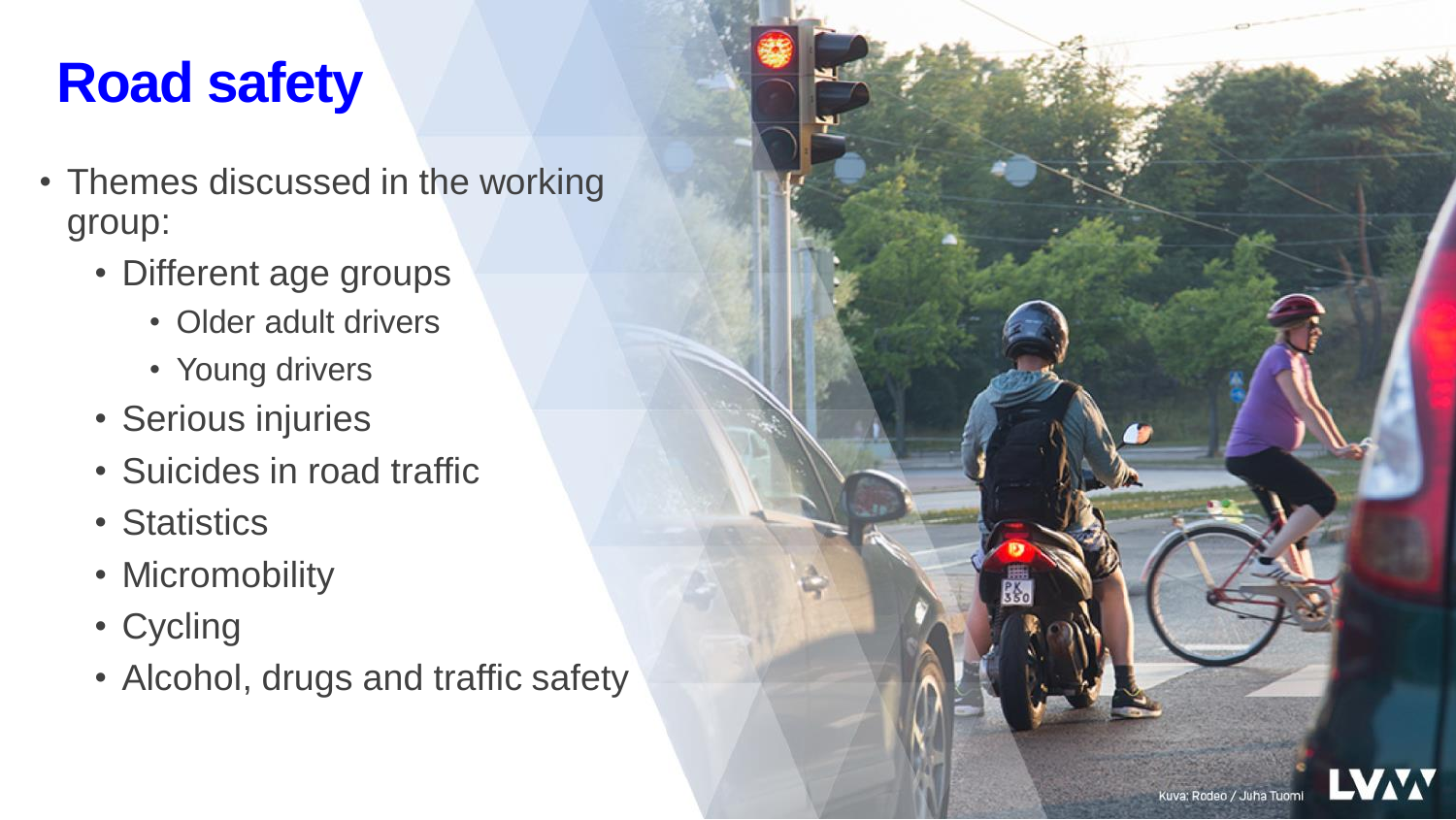

- The main focus is on train traffic, but metro traffic is also taken into account
- Themes discussed in the working group:
	- Suicides in the railway
	- Unauthorized entry
	- Grade crossing
	- Metro traffic
	- Digitalization, automation and cybersecurity

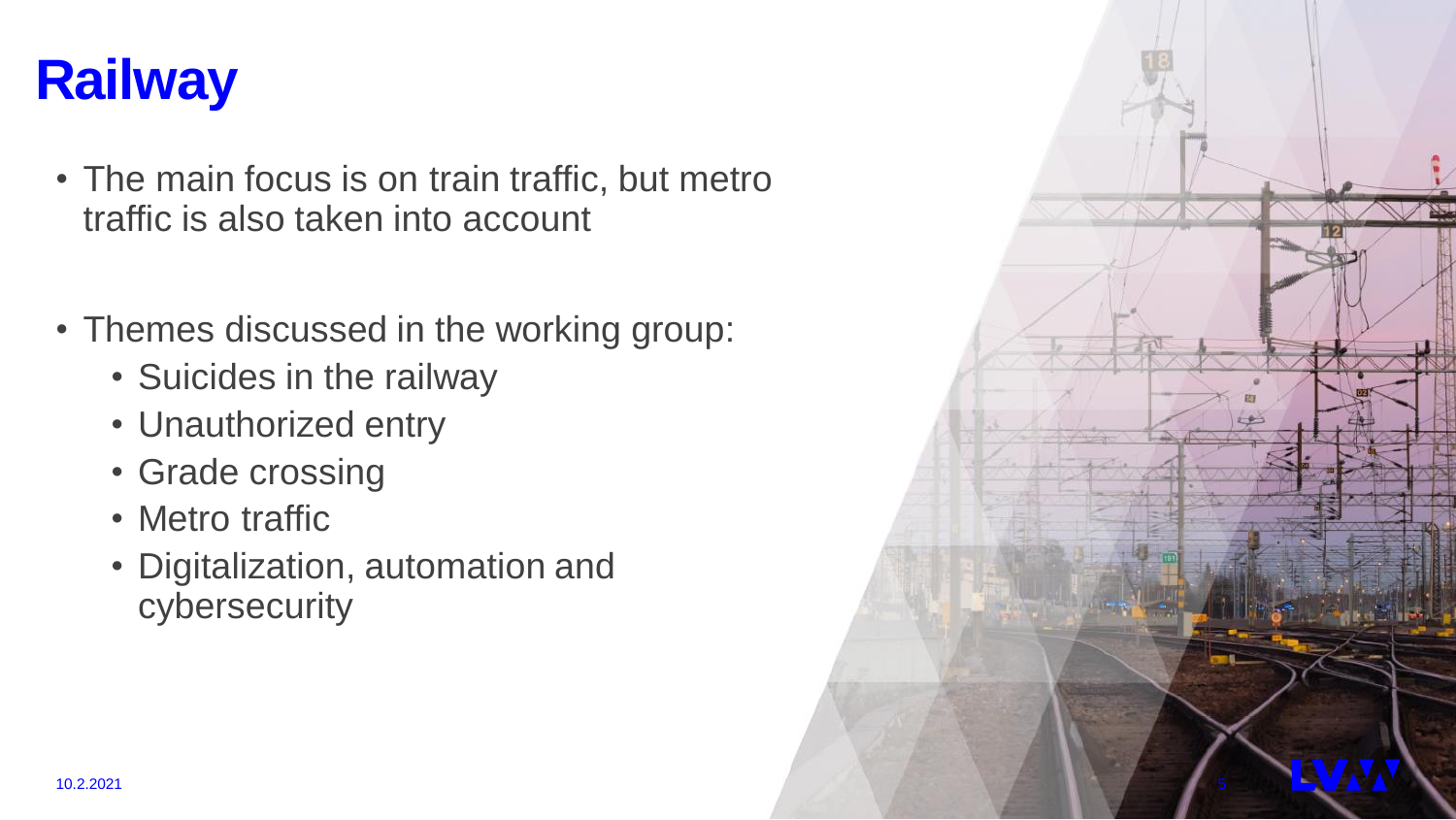## **Water traffic**

The strategy focuses on yachting and boating.

- Themes discussed in the working group:
	- The effect of safety communication
	- Lack of boating and yachting skills
	- Attitude towards alcohol use in yaching and boating
	- Financing of water safety work

# **Aviation**

The strategy focuses on unmanned and light aviation.

- Themes discussed in the working group:
	- Ignorance and unawareness of the rules
	- Training requirements
	- Just culture in aviation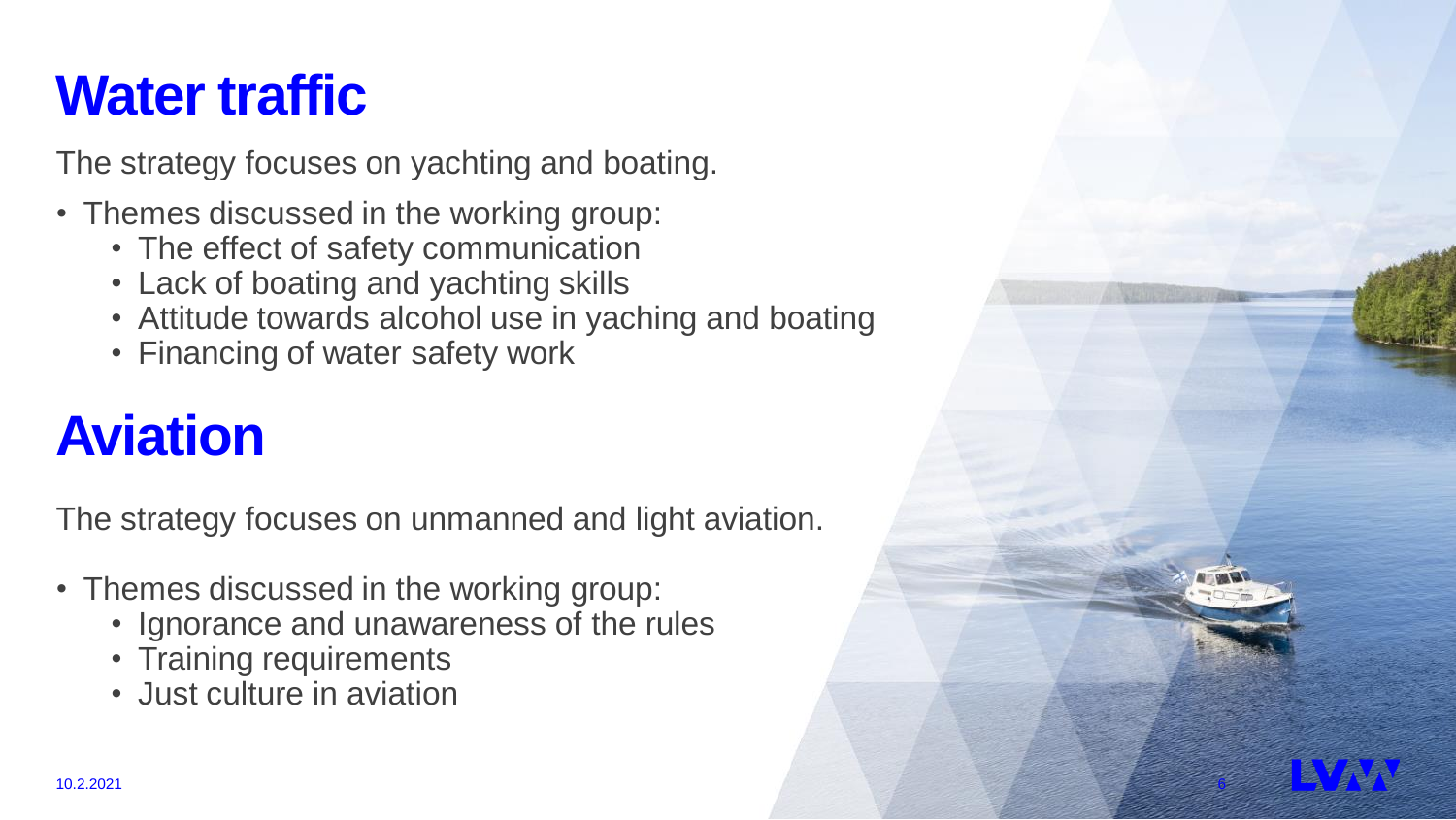### **Next steps**

### **January- Spring 2021**

Working groups are still active. For example questions of automation, digitalization and cyber security will be discussed.

#### **Summer 2021**

Round for comments and impact assessments

#### **Autumn 2021**  Finishing the Strategy on the basis of comments

**End of the year 2021**  Government resolution

**April 2021** Seminar for people who are not part of the working groups